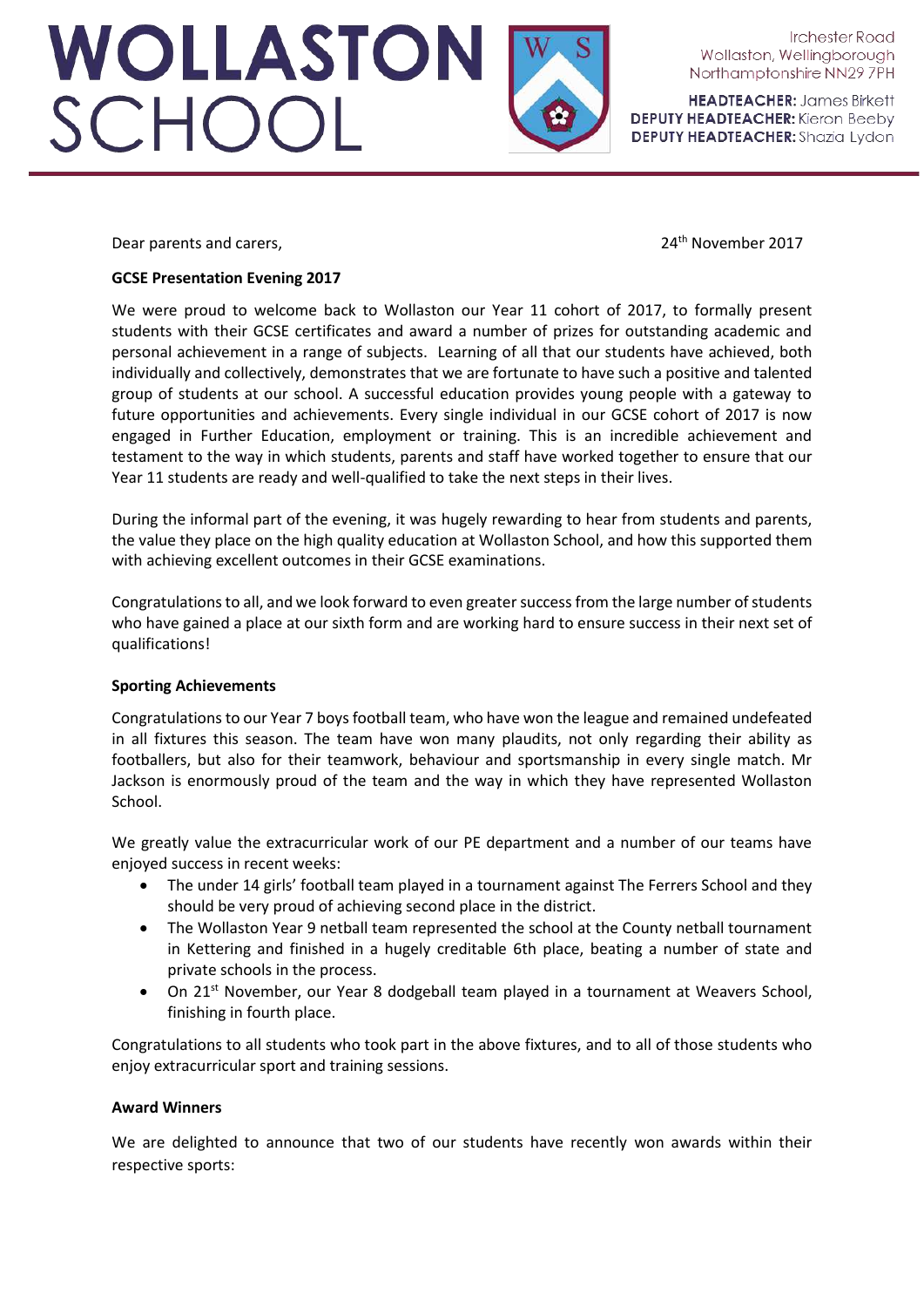- **Ella Jennings**: Ella has won the '*2017 Young Volunteer Of The Year Award'* at the East Midlands Netball Goaldon Globes and also the *'Young Leader Of The Year Award'* at the Northamptonshire Sports Awards. Ella received recognition for her leadership skills, coaching ability and dedication to the sport. Many congratulations to Ella and students can read about her experience of leadership in an article she has written for the PE Times.
- **Maisie Summers-Newton:** Maisie's swimming success continues and we are pleased to report that she has recently won the *'Disabled Sports Person Of The Year Award'* at the Northamptonshire Sports Awards and also the *'Emerging Athlete Of The Year Award'* at the 2017 British Swimming Awards. Maisie managed to knock a staggering 17 seconds off of the current European record for the 100m breaststroke and now plans to qualify for the European Championships.

Huge congratulations to both students. More information, including a link to Maisie's interview on YouTube, will be posted shortly on the school website.

### **STEM Ambassador Visit**

As part of our work to promote future careers in Science Technology, Engineering and Mathematics, we were pleased to host a member of staff from Nissan UK to speak to a number of our students. Our visitor, Mr McMillan, spoke to a range of students who are currently studying Science and Vehicle Engineering. He spoke of the career opportunities that success in this area of the curriculum can open, and students were able to learn first-hand about how their current education links in to the wider world of work in Science Technology, Engineering and Mathematics. Thank you to Mrs Sheldrick for organising this event and to Mr McMillan for being such a positive ambassador for the STEM subjects.

### **Poland Trip 2018**

This well-established visit to Auschwitz in the Wollaston School calendar has considerable support again in 2018. Many students who have visited previously have described the experience as "life changing" and Wollaston School is recognised as a beacon school in remembrance of the Holocaust.

In a presentation to parents and students, previous participants on the trip explained what they experienced last year and the role that students will take on as ambassadors once they have completed the tour of remembrance. The visit takes place in December and we will publish the work and thoughts of students on their return.

### **Sixth Form PSHE Day**

Our Sixth Form students spent today in the main Hall, working on a personal development programme with a group called Human Utopia. The aim of the day is to promote engagement with key issues regarding personal, social and health education. There is an emphasis on reflection and engagement in a range of different activities and a consideration of the responsibilities that each of us has as an individual in society. Thank you to the Sixth Form team for organising this event, demonstrating Wollaston's commitment to the education of the whole person, as well as being a school that achieves excellent academic outcomes.

## **The Outstanding Teacher Programme**

We value highly the quality of our teaching at Wollaston, and this week hosted a number of teachers who are participating on a training course to develop outstanding practice. During the day, delegates attended a range of lessons at Wollaston, looking at the great practice of our teaching staff to implement at their own schools. This was also a great learning experience for ourselves, and we will